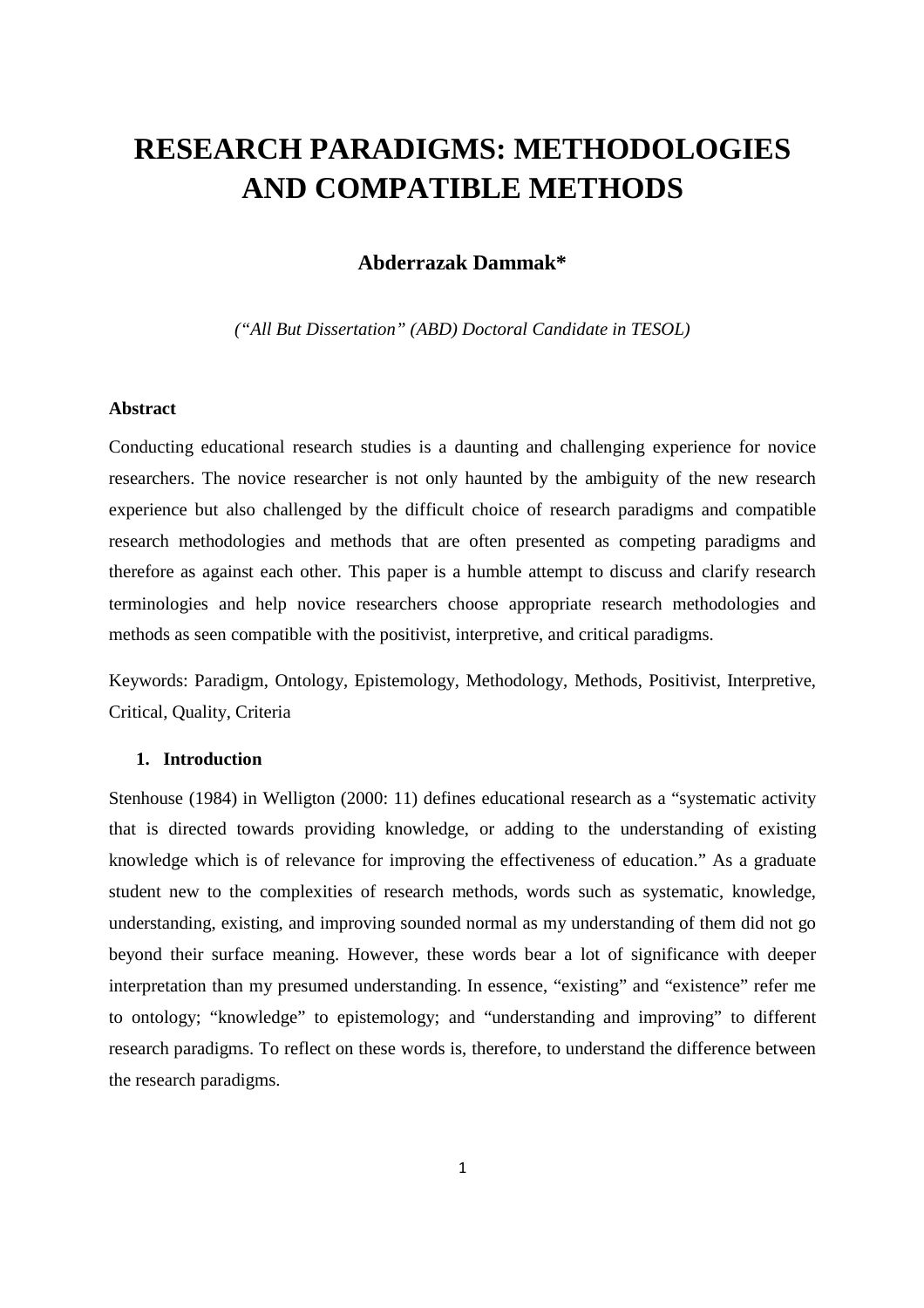But what constitutes a paradigm, in this context? A paradigm consists of four parts: ontology, epistemology, methodology, and methods. Ontology is "concerned with … the nature of existence" (Crotty, 1998: 3) which Grix (2004) considers as the departure point of all research. Epistemology, on the other hand, "deals with the nature of knowledge" (Crotty, 1998: 8). It deals with the nature of the relationship between the knower and the known. The relationship between ontology and epistemology is fundamental. Grix (2004: 58) states that "ontology and epistemology can be considered as the foundations upon which research is built." It is the researcher's ontological and epistemological assumptions that inform the choice of methodology and methods of research.

Methods are the "range of approaches used in educational research to gather data which are to be used as a basis for inference and interpretation"(Cohen et.al2003: 44). Methodology is the strategy, or action plan that justifies the use and choice of certain techniques (Crotty, 1998). Therefore, methods of enquiry are reflections of the researchers' assumptions about the nature of reality and the nature of knowledge. Most of the time, these assumptions are not explicit; a fact which makes it the role of novice doctoral students, like myself, to unveil them in critiquing the functions of studies. This is what I will try to do in Part B. In part A, however, I will discuss three research paradigms: Positivist, Interpretive, and Critical.

# **2. Positivist Approach**

Positivism is closely associated with the French philosopher Auguste Comte (Pring, 2000). Crotty (1998) holds that though Comte, who popularized the word positivism, is considered as the founder of positivism, what he said about experiment, observation, and cause-effect relationship can be echoed in what was earlier preached on by Francis Bacon. Positivists think that they can apply methods of the natural sciences on the practices of social sciences. Positivist social scientists try to replicate procedures followed by natural scientists to control and understand the natural world. They are committed to value neutrality, statistical measurement, quantifiable elements, and observable events to establish causal laws (Seale, 2000). Grix (2004) presents the most significant premises of the positivist approach (what does Girx say?). Positivists believe in the possibility of establishing cause-effect relationship. They are after regularities to make predictions and establish scientific laws and that, based on this factor; it is possible to use scientific methods to analyze the social world. Positivists believe that the role of the neutral researcher is to present an objective explanation of matters of concern and predict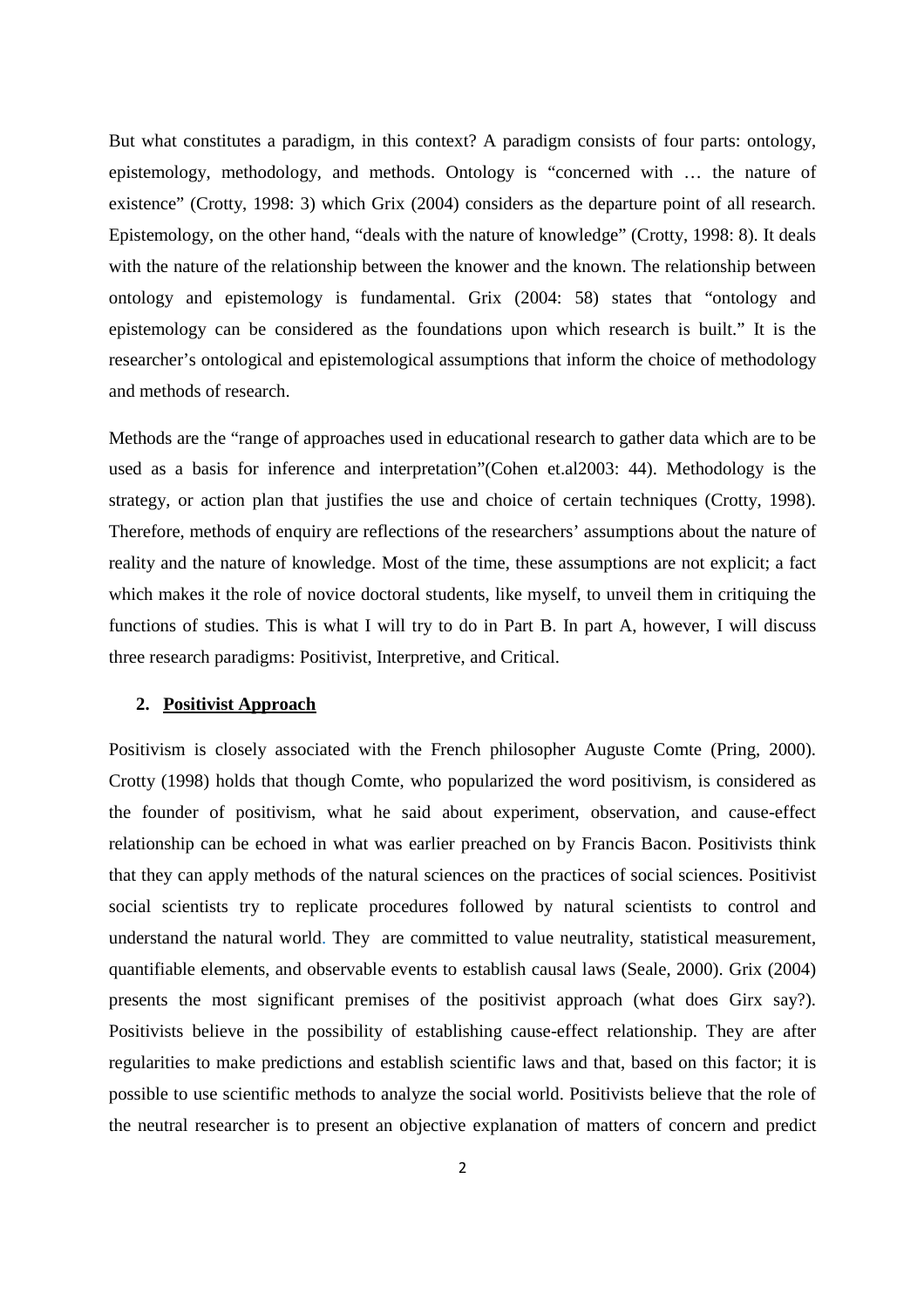laws (such as what?). From the previous principles, we can understand the ontological and epistemological assumptions of the positivists.

# **2.1. Ontology and Epistemology**

Positivists hold a realist, foundationalist ontology. Guba and Lincoln (1994: 109) state that "an apprehendable reality is assumed to exist, driven by immutable natural laws and mechanisms". For them, social reality is external to individuals. Objects exist independently and have no dependence to the knower (Cohen et. al, 2003: 6). Pring (2008: 58) gives a similar definition by stating that realism is "the view that there is reality, a world, which exists independently of the researcher and which is to be discovered." According to this definition, Pring draws a clear separation between the knower and the subject known to the knower.

Epistemologically, positivists hold a dualist and objectivist view. Being objectivist is a fundamental aspect of any competent inquiry (Creswell, 2009). The knower and the object to be known are different entities. Neither of them exerts influence on the other. Positivists are interested in facts and hold that research should be value free. Threats to validity are controlled by preventive procedures. Causal relationships can be established and therefore generalization and replicability become possible.

### **2.2. Methodology**

Positivist methodology aims at explaining relationships (of what?). Cause and effect relationship is one of the tenets of the positivist paradigm (Creswell, 2009; Grix, 2004; McDonough and McDounough,1997). Experimental designs seem to provide an umbrella to explain this causal relationship (Creswell, 2009). Questions and hypotheses are tested and verified by experiments. The researcher should seek a cause-effect relationship between the independent variable, which is the intervention and cause of any improvement, and the dependent variable, the outcome of the intervention. The attribution of the effect to the independent variable can be warranted by the manipulation of other variables that may threaten research validity.

True experimental and quasi-experimental designs are both experimental; with the main difference that the sample in the quasi-experimental is not assigned randomly (Best and Khan, 1993). In this case, the belief is that true experimental designs use empirical testing and random sampling by which researchers control and manipulate variables and use experimental and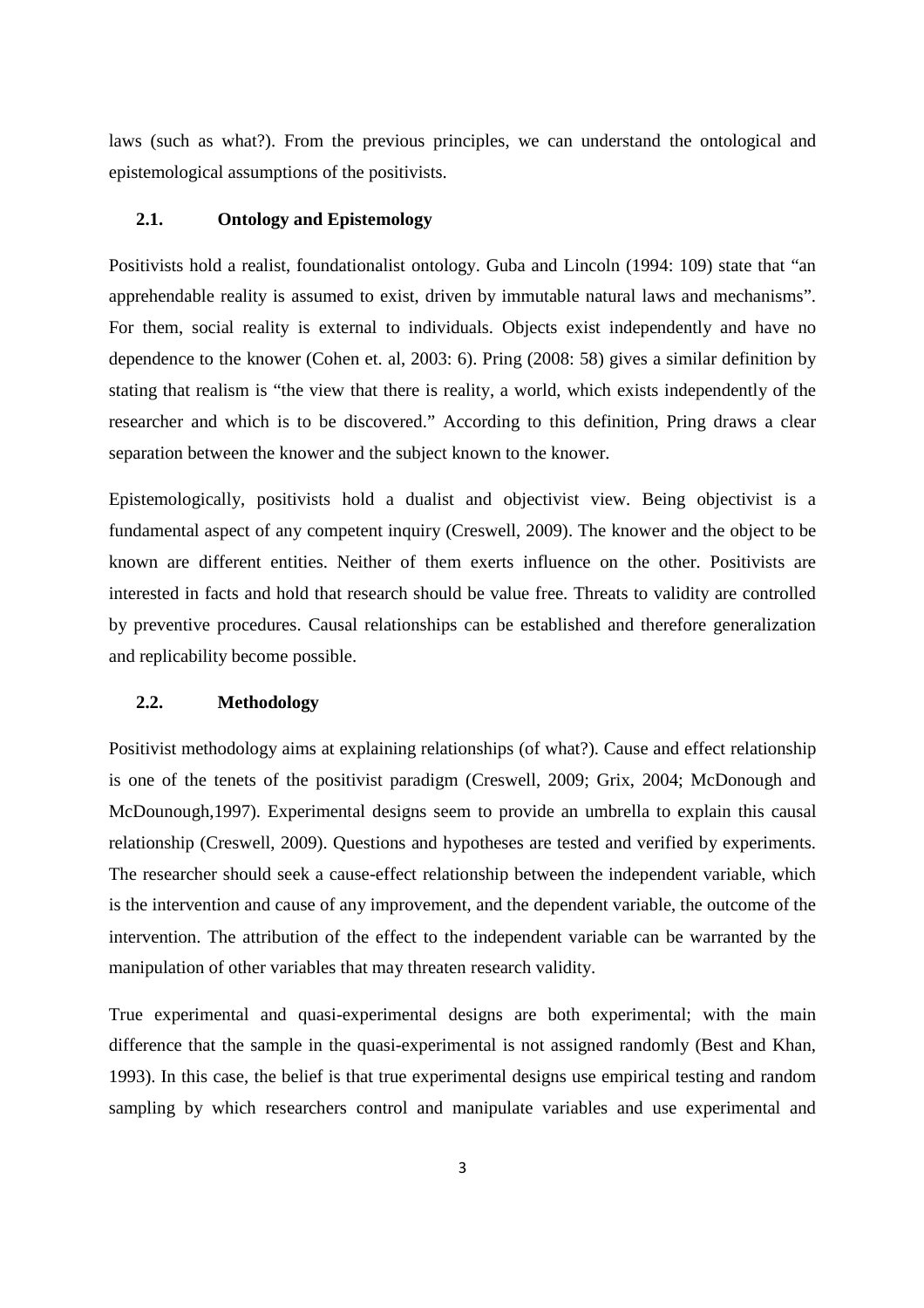control groups (Best and Khan, 1993 ). True experiments attempt to explain relationships and therefore make predictions and generalizations. Moreover, a deductive approach is followed. Accordingly, terms such as intervention and treatment become key words in the scientific paradigm. Based on this reality, the independent variable, or intervention and treatment, is the cause of any change in the performance or behavior of subjects. This change in the performance can then be attributed to the independent variable if necessary precautions are taken to remove any creeping threats to validity. The notion here is that the researcher in the scientific paradigm should control the different threats to validity such as mortality, history, and maturation.

# **2.3. Methods**

Positivist researchers use data collection methods to gather quantitative, numerical data that can be tabulated and analyzed statistically. According to Creswell (2008), four major types of data are gathered in quantitative research. Individual performance is the first type. It includes normreferenced tests, criterion-referenced tests, intelligence and aptitude tests. The second type of data measures individual attitude and uses an affective scale. Observation of individual behavior is the third type of gathered data. Researchers can use behavioral checklist to record observation about individual behavior. The last type of data is factual. Researchers may rely on public documents or school records to gather data about a sample. Creswell (2008) agrees with Dornyei (2007) on the great importance of choosing the sample in quantitative studies. Both of them started their chapters about collecting quantitative data by addressing the issue of random sampling. According to Creswell (ibid: 153), simple random sampling is "the most popular and rigorous form of probability sampling from a population." Dornyei (2007) contends likewise that sampling is important as it can guarantee generalizable findings.

# **2.4. Quality Criteria**

Validity and reliability are the criteria to evaluate the quality of a positivist research. Kumar (1999: 138) defines validity as the "ability of an instrument to measure what it is designed to measure." This definition with a focus on a measurement perspective seems not to satisfy Lynch (2003) (as cited in Dornyei 2007: 51) who summarizes the new concept of validity by stating that when "examining the validity of assessment, it is important to remember that validity is the property of conclusions, interpretations or inferences that we draw from the assessment instruments and procedures, not the instruments and procedures themselves." Positivists try to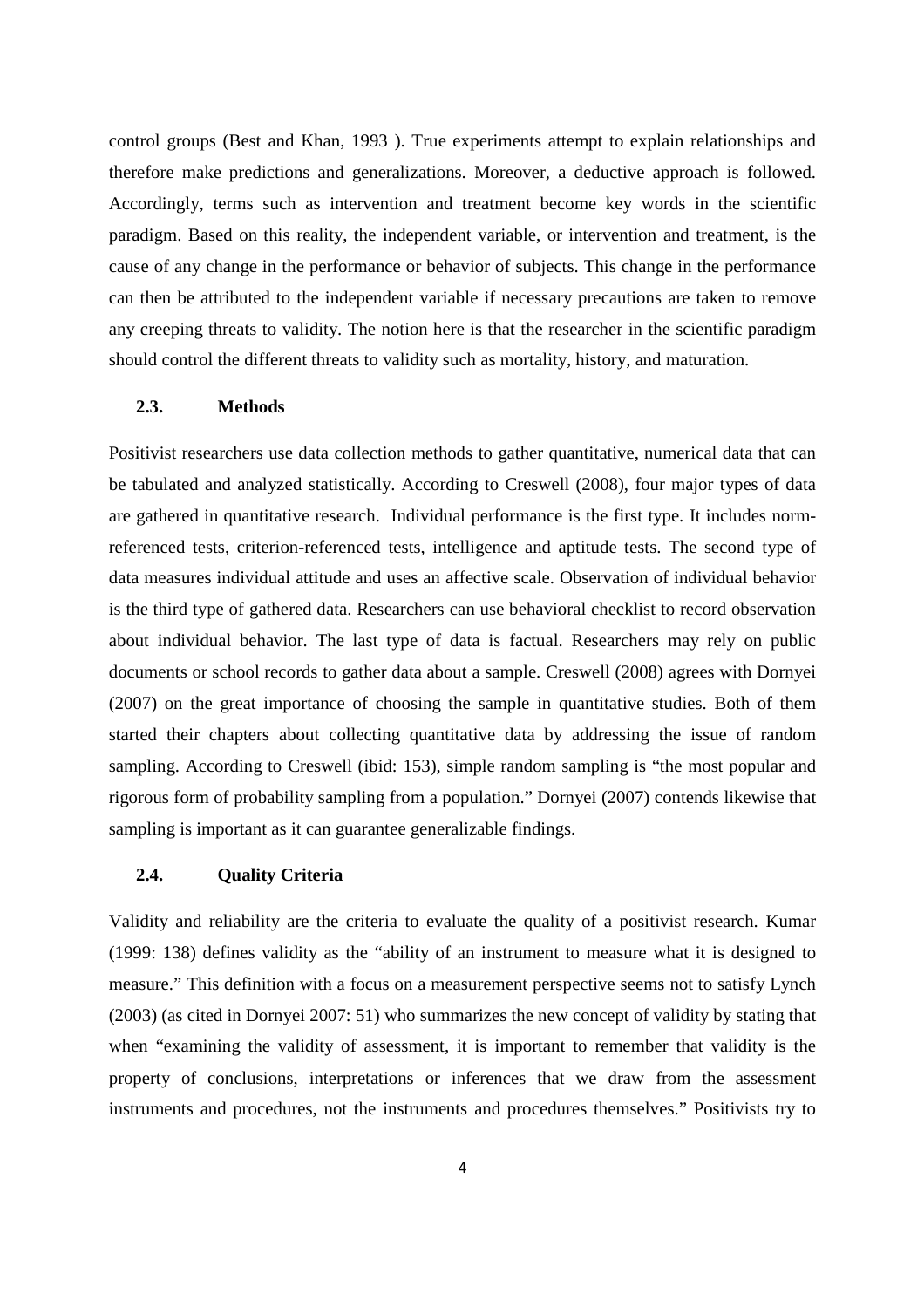meet internal and external validity when they conduct research. For positivists, the findings of a study are not internally valid if factors other than the independent variable affect the outcome. External validity is the extent to which the findings can be generalized to larger groups. The main task of a researcher is to manipulate variables and control other variables that may be a threat to the validity of the research. Mortality, history, Hawthorne effect, and practice effect are mentioned to be among the potential threats to validity. Seale (2002: 103) realizes the challenge of predicting threats in that the "use of threats requires an imaginative effort by the researcher to enter the minds of potential critics." Reliability, on the other hand, is "a synonym for consistency and replicability over time, over instruments and over groups of respondents" (Cohen et al 2003: 117). Perry (2005) shares the same position and defines reliability as consistency of data results. According to Kumar (1999), a research instrument is said to be reliable if it is consistent, stable, predictable, and accurate.

#### **3. Interpretive Approach**

Interpretivism is mainly associated with Max Weber (Crotty, 1998) and Alfred Schutz (Pring, 2000). Cohen et al (2003: 21-22) present the distinguishing features of the interpretive paradigm. Interpretivists state that reality is multi-layered and complex. They believe that people are creative and actively construct their social reality. They further note that the social world should be studied in the natural world, through the eyes of the participants, without the intervention of the researcher.

# **3.1. Ontology and epistemology**

Interpretivists hold a realist, anti foundationalist ontology. Relativism is the view that reality differs from person to another (Guba and Lincoln, 1994). Interpretive researchers believe in multiple realities (Crotty,1998; Pring, 2000) and that reality is socially constructed. Epistemologically, interpretivists adhere to a subjectivist view in that subjective meanings and subjective interpretations have great importance (Pring, 2000). Crotty(1998: 79) states that the object " cannot be adequately described apart from the subject, nor can the subject be adequately described apart from the object." Therefore, the relationship between the knower and the subject to be known is not of detachment, but rather of involvement, interaction.

In presenting the tenets of the interpretive paradigm, Grix (2004) writes that according to interpretivism, the world is constructed through interaction of individuals. The natural and social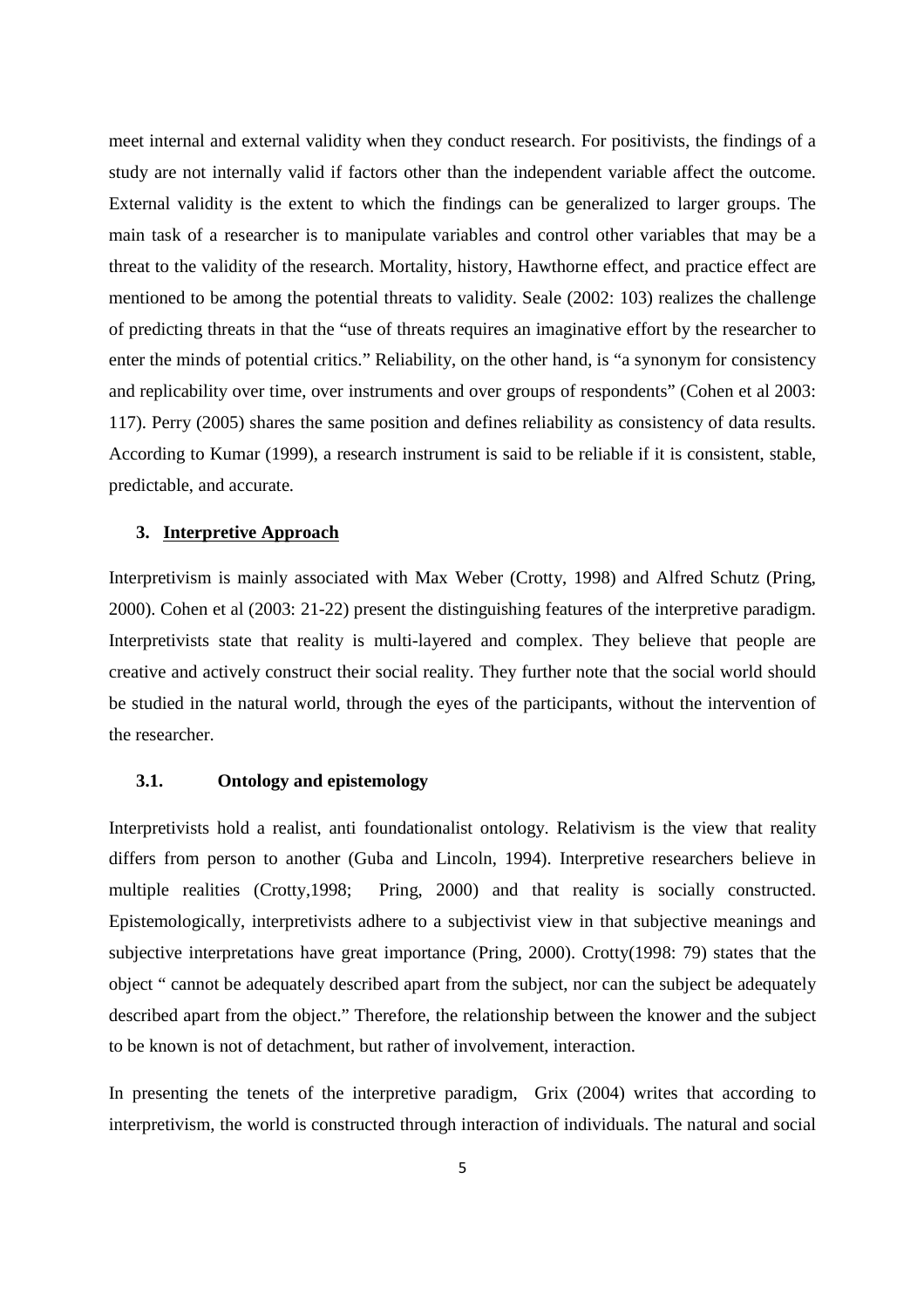worlds are not distinct and researchers are part of that social reality and are not detached from the subjects they are studying.

#### **3.2. Methodology**

Interpretive researchers use different methodologies such as case studies, phenomenology, and ethnography. Denzin and Lincoln (2008: 29) state that "qualitative researchers deploy a wide range of interconnected interpretive methods, always seeking better ways to make more understandable the worlds of experiences they have studied." Interpretivist methodology aims at exploring and understanding phenomenon inductively. Interpretivists believe that the "social world can only be understood from the standpoint of the individuals who are part of the ongoing action being investigated" (Cohen et al, 2003: 19). For this reason, interpretive researchers start with individuals and try to understand their interpretations of the world surrounding them. Denzin and Lincoln (2008: 9) compare the researcher to a bricoleur and state that the "interpretive bricoleur understands that research is an interactive process shaped by his own personal history, biography, gender, social class, race, and ethnicity, and by those of the people in the setting". Contrary to the positivist paradigm, theory should generate from the data (Cresswel, 2003); it should follow data and not precede it (Cohen, 2003). Moreover, researchers are not detached from the situation under study. They "see themselves as participants in the situation they investigate" (Edge and Richards, 1998: 336). According to interpretivism, it is the involvement that enables researchers to have a thick description of the situation (Holliday, 2007: 74-5) under study.

# **3.3. Methods**

 Contrary to positivists who rely on randomization, interpretivists use purposeful sampling and select individuals and sites that are information rich (Cresswell 2008: 214). Interpretive researchers rely on various methods to collect qualitative data. Creswell (2008) categorized qualitative data into four categories: observations (participant and non-participant), interviews and questionnaires (one to one interviews, focus group, telephone, and electronic mail interviews), documents (public and private records, newspapers, letters and personal journals), and audiovisual materials (photographs, videotapes, digital images, paintings and pictures). In terms of preference and usefulness, Punch (2009:144) states that "interview is the most prominent data collection tool in qualitative research." One of the reasons for this merit is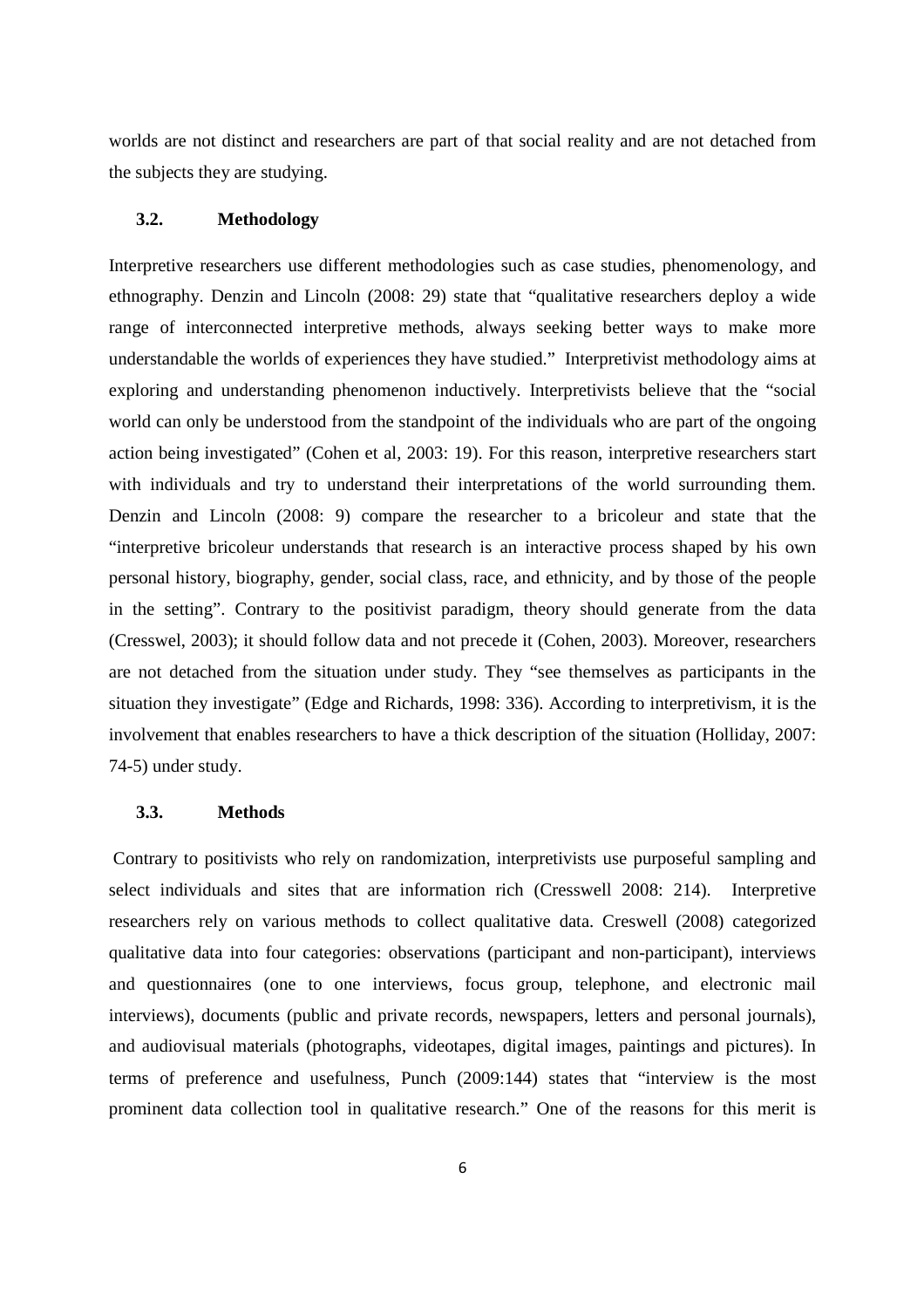underpinned to the flexibility of the interview as a tool since researchers may choose on whether to design structured, semi-structured, unstructured interviews; or whether to triangulate and use any two or all of them in one study. This means that researchers choose the type of interview that is aligned with the purpose of the study and the research questions. The methods of data collection that interpretive researchers employ enable them to build a relationship of trust with the subjects; for example, participant observers who opt for prolonged engagement in natural settings build close relationships with their subjects. They may use introspective methods (Dornyei2007) which may enable them to achieve deeper understanding of the phenomenon under their interrogation; their emotions, experiences as well as perceptions of the subject matter under investigation.

Because of the immense information they can collect, qualitative researchers use different techniques to organize data. Miles and Huberman (1994: 10-11) present their view of qualitative analysis by stating that it consists of data reduction, data display, and conclusion drawing and verification. Data reduction is the process of selecting, focusing, and transforming the data. Data display includes charts, graphs, and networks and helps to organize information. Conclusion drawing and verification refers to the analyst's effort to give meaning to data. Miles and Huberman contend that the competent researchers should hold early conclusions lightly and maintain "Openness and Skepticism, but the conclusions are still there, inchoate and vague at first, then increasingly explicit and grounded" (1994: 11).

# **3.4. Quality criteria**

Establishing explicit quality criteria for qualitative data is problematic (Dornyei, 2007). Dornyei presents three basic quality concerns in qualitative data: insipid data focusing on individual meaning, quality of the researcher which determines the quality of the study, and anecdotalism and the lack of quality safeguards which deals with selecting specific examples to present their findings.

Lincoln and Guba (1985) in Seale (2000) present their criteria to establish the trustworthiness of a research. First, they suggest credibility to replace internal validity. Credibility can be built by persistent observation, criticism by a peer reviewer, and member checks. Second, transferability should replace external validity. It can be achieved by providing thick description of the situation studied. Third, dependability, which can be achieved by auditing, should replace reliability.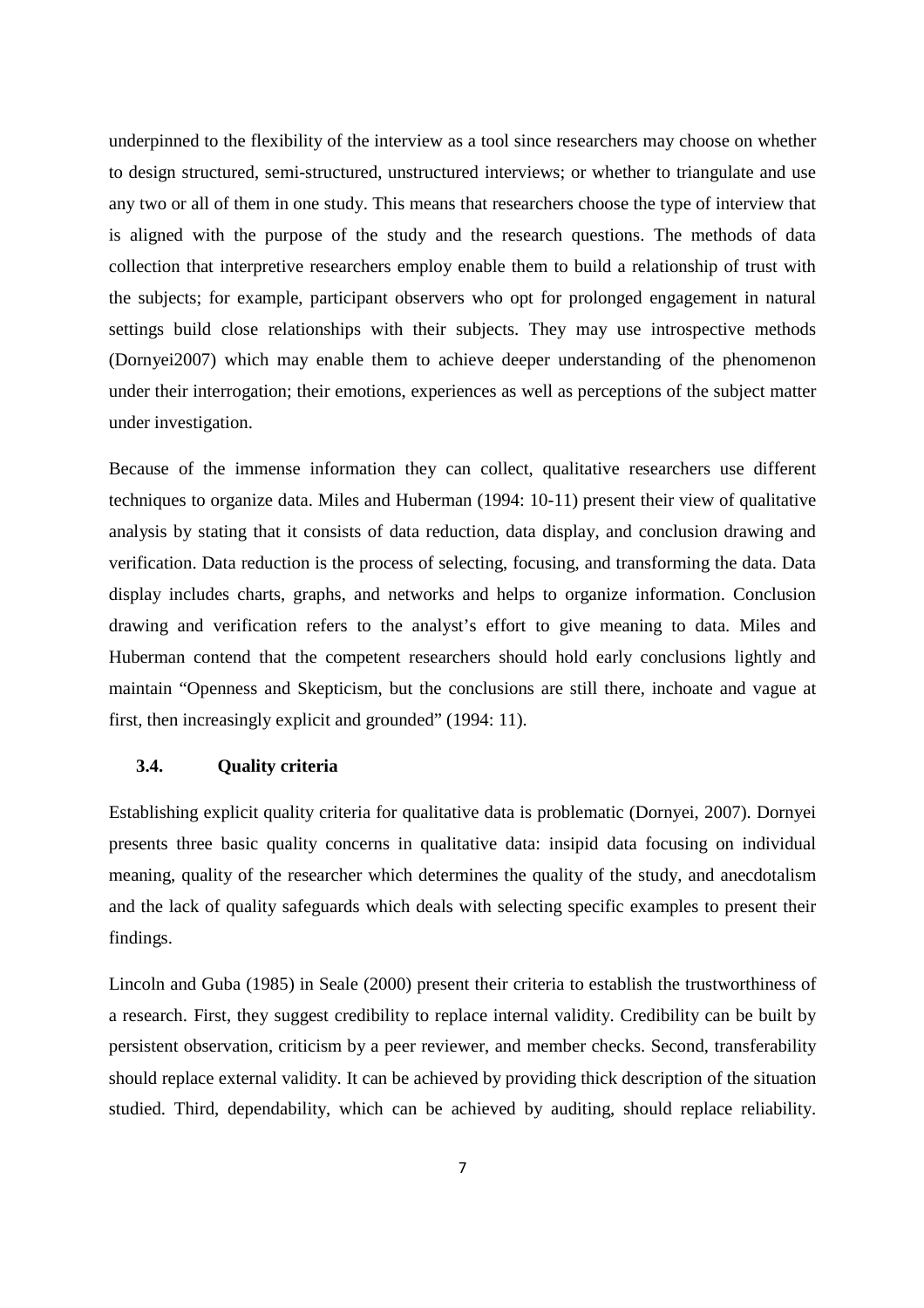Finally, confirmability should replace objectivity. It can also be achieved by auditing. Seale (2000, 2002) argues that Lincoln and Guba added a fifth criterion, authenticity, which can be demonstrated by showing that researchers have represented different realities." Seale (2000: 43) shares Lincoln and Guba's point of view that establishing "trustworthiness of a research report lies at the heart of issues conventionally discussed as validity and reliability." Teddie and Tashakkori (1998: 90-93) summarize the different ways to establish credibility as prolonged engagement, persistent observation, use of triangulation techniques, peer debriefing, negative case analysis, referential adequacy, and member checks. Transferability, dependability, and confirmability can be established by thick description, dependability audit, confirmability audit and reflexive journal (ibid).

# **4. Critical Approach**

Critical theory is associated with the Institute for Social Research founded by Adorno, Marcuse, and Horkheimer. It is especially influenced by the work of Habermas (1972) and Freire who claims that "liberation is thus a childbirth, and a painful one." (1996: 31)

# **4.1. Ontology and Epistemology**

Ontologically, reality in the critical research paradigm is described within a political, cultural, historical, and economic context. Mertens (2008: 74-75) states that the "transformativeemancipatory ontology assumption holds that there are diversities of viewpoints with regard to many social realities but that these viewpoints need to be placed within political, cultural, historical, and economic value system to understand the basis for the differences." Epistemologically, the critical theory researchers emphasize the importance of the interactive relation between the researcher and the participants and the impact of social and historical factors that influence them. Mertens (Ibid; 99) holds that the "interaction between the researchers and the participants is essential and requires a level of trust and understanding to accurately represent viewpoints of all groups fairly."

#### **4.2. Methodology**

Critical methodology is directed to raise the awareness of participants and interrogate accepted injustice and discrimination. Critical theorists are "concerned with action rather than discovery" (Edge and Richards, 1998: 341). Critical researchers have an agenda of change to improve the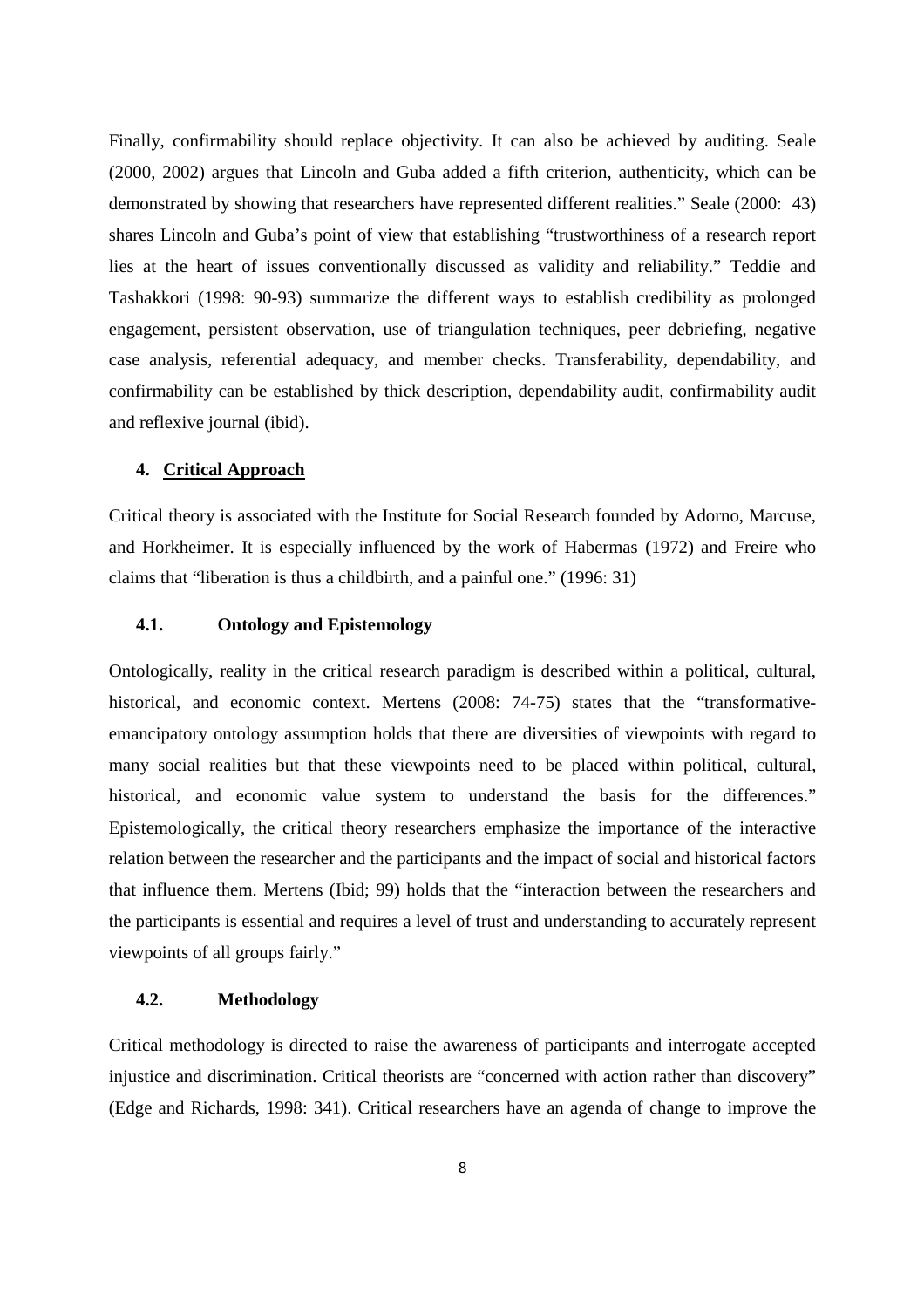lives and situations of the oppressed. Creswell (2009: 9) states that "the advocacy/ participatory worldview holds that research inquiry needs to be intertwined with politics and a political agenda." Researchers and participants are involved in the research process. Participants may help in designing question research, collecting and analyzing data, and "reap the results of the research" (Creswell, 2009: 9). Habermas in Carr and Kemmis(1986) contends that human knowledge is made up of the technical, practical and emancipatory interests and that critical science theory serves the emancipatory interest in freedom and emancipation.

Carr and Kemmis (ibid:149) define critical science theory as "a process of reflection which requires the participation of the researcher in the social action being studied, or rather, that participants become researchers." Parallel to this definition, critical educational science must be participatory which implies the active roles of participants. Carr and Kemmis propose three different kinds of action research parallel to Habermas' three types of knowledge interests: technical action research, practical action research, and emancipatory action research. The latter is the form of action research, which embodies the values of a critical educational science. Burns (2010) presents the tenets of action research as a process which generates theoretical and practical knowledge, aims at improving participants' conditions, enhances collaboration and involvement of active participants, and founds a culture of self-development, continual change and growth.

Apart from action research, critical theorists use ideology critique, critical discourse analysis and critical ethnography as critical methodologies. Ideology critique aims to reveal to individuals how their attitudes are just illusions. It offers individuals opportunities to liberate themselves from theses illusions through "a process of critical self-reflection" (Carr and Kemmis, 1986: 138). Critical discourse analysis does not focus on the language or the use of language but on the partially linguistic character of cultural and social structures and processes (Fairclough and Wodak, 2010). It aims at studying "the way social power abuse, dominance and inequality are enacted, reproduced and resisted by text and talk in the social and political context" (Van Dijk, 2008: 85). Critical discourse analysts try to understand, uncover and resist social inequality. Therefoe, critical ethnography questions values, legitimacy, domination and oppression. Quantz(1992) in Cohen et al.(2003) argues that the role of researchers in critical ethnography is political and that they should be concerned with issues of power, domination, and empowerment." Cohen et al (2003: 153) believe that the subjects in a critical ethnographic study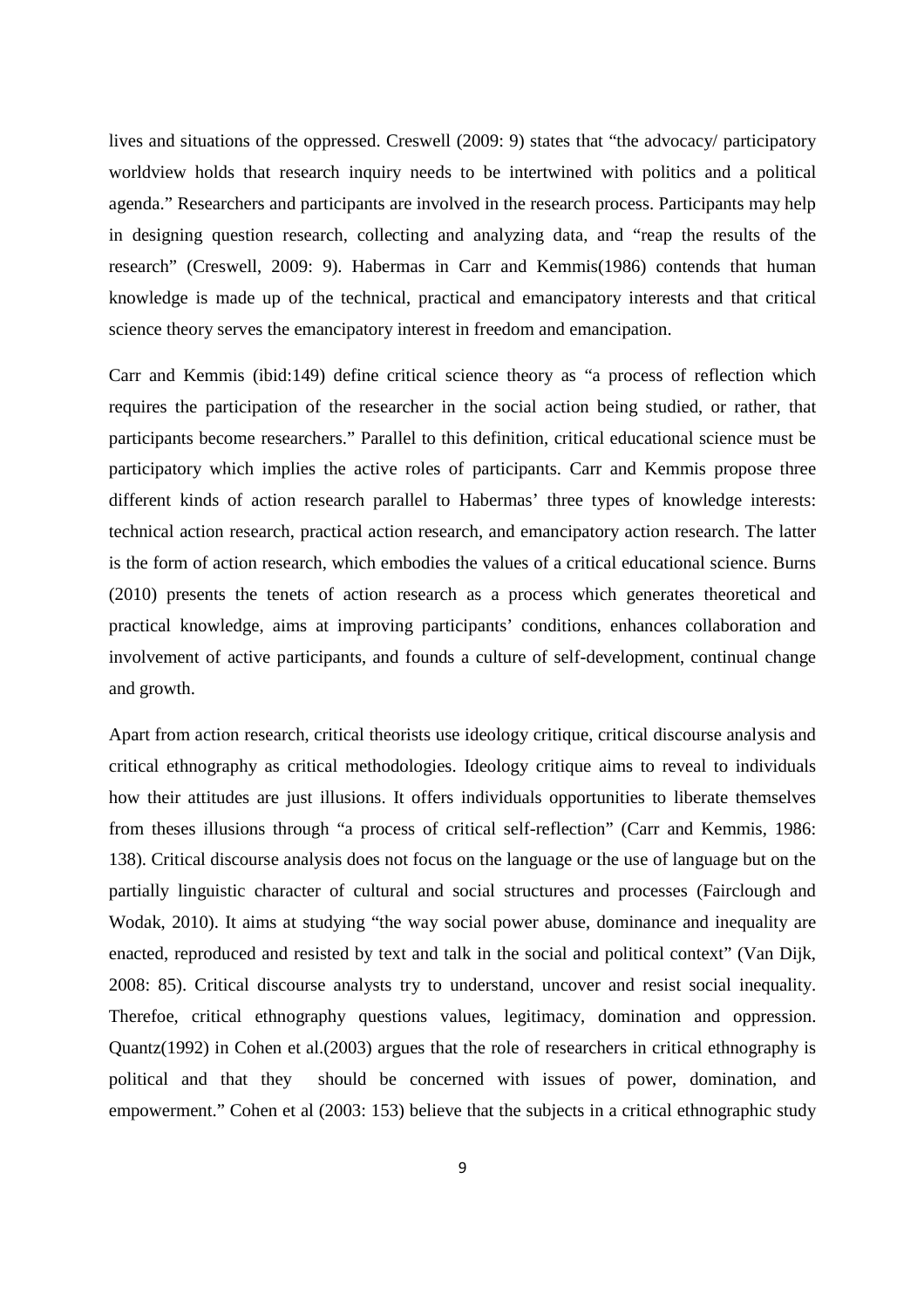are located in contexts of power and interests and that these "contexts have to be exposed, their legitimacy interrogated, and the value base of the research itself exposed."

#### **4.3. Methods**

Mertens (2008) argues that critical researchers may use qualitative, quantitative or mixed methods but should be aware of the underlying contextual, historical and political factors inherent to the subject under interrogation. She states that within the assumptions associated with the transformative paradigm, several of these approaches can be combined in the mixed methods design, which means the use of qualitative and quantitative methods. Critical researchers use the data collection methods that best work and serve their critical enquiry. They use methods that enable them to critically study situations from cultural, economic, political, and historical perspective. They may use focus group interviews, open ended interviews, participant observation, journals, surveys and questionnaires.

## **4.4. Quality Criteria**

Lather (1986) contends that the qualities of rigor and care can be achieved by adopting measures of conventional ethnography. She advocates using triangulation, systematized reflexivity, member checks and catalytic validity which "refers to the degree to which the research process re-orients, focuses, and energizes participants…[and] knowing reality in order to better transform it."(ibid: 67). Cohen et al (2003) state that catalytic validity embraces the critical theory paradigm. It has to ensure that research will lead to action. It needs to reveal injustice, dominance and help participants to understand and change situations.

According to Dornyei (2007), researchers adopting mixed methods should be careful to defend the methods they employ. He presents three quality aspects of mixed methods research. First, researchers should justify the choice of mixing qualitative and quantitative approaches. Second, they should consider the design validity of the study by combining and integrating qualitative and quantitative components to give the study complementary strengths. Finally, researchers should consider the quality of the specific methods which implies that "most of evidence included in the validity argument will need to be in accordance with the quality standards of the particular paradigm."(ibid: 63). Elsewhere, scholars give advice that researchers should understand the weaknesses and strengths of qualitative and quantitative research and use them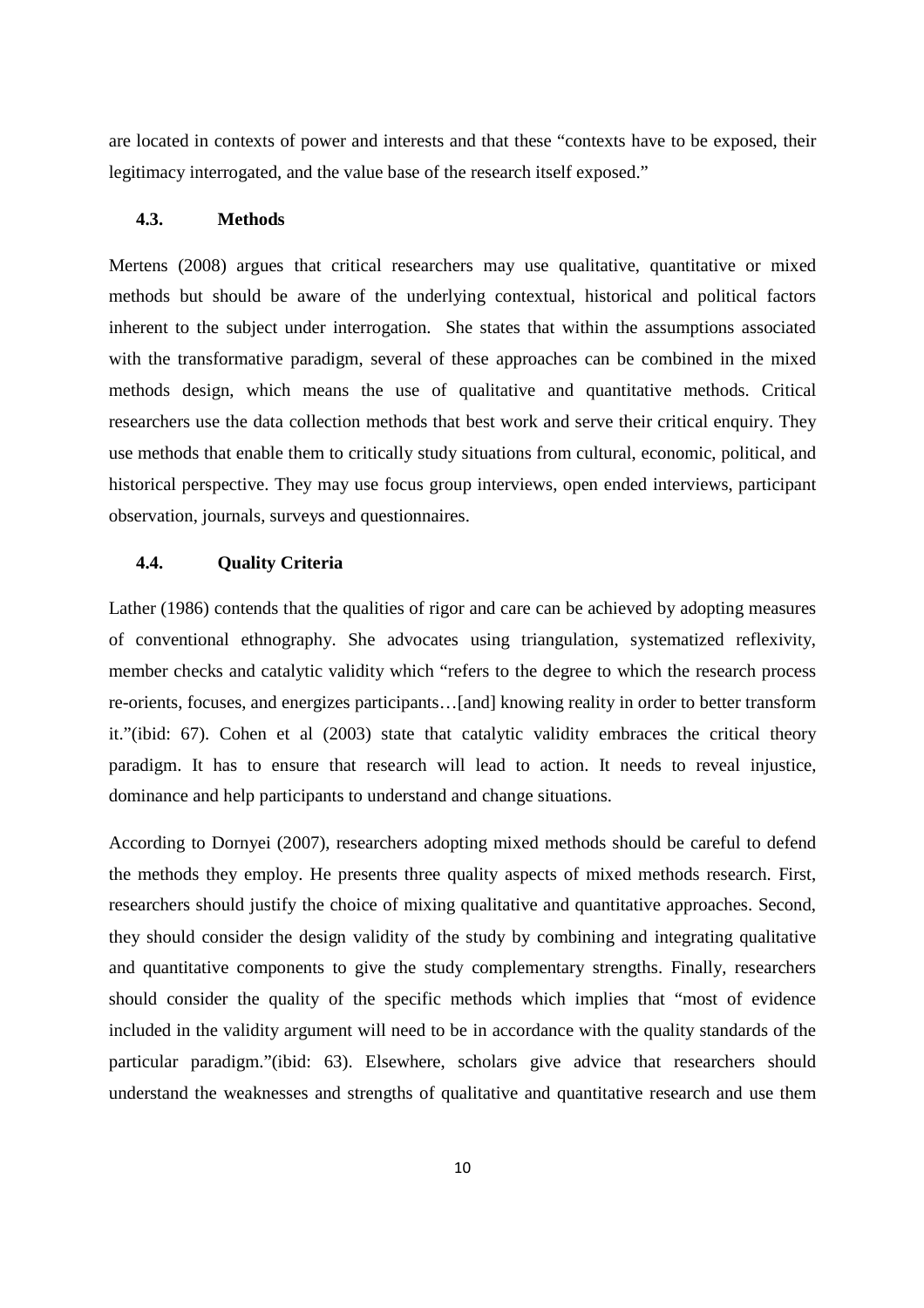effectively as the outcome of mixed methods is superior to that of a monomethod approach (Johnson and Onwuegbuzie, 2004).

# **5. Reflections**

As a teacher of English Language, my interest in research goes beyond paradigm wars (Gage, 1989). I am interested in the impact that different research paradigms have on teaching practices that can be implemented in classrooms and enhance learning.. The emphasis of the Audio-lingual approach on establishing a cause effect relationship between stimulus and response has founded most mechanical drills of teaching practices. Learners must react in a predictable way to a given stimulus. Within this approach, inspired by positivist paradigm, the learning outcome is moulded as students are exposed to same stimulus to produce an identical outcome. It is moulded to be one, similar, identical without differences. It is one outcome that reflects the ontological assumptions of the positivist paradigm. As reality exists and is driven by natural laws and mechanisms, students' outcome in the Audio-lingual approach is driven and moulded by the law of the stimulus. Within this approach inspired by behaviorism, learners' emotional, cognitive, and developmental differences are not considered. Learners are conceived as objects that exist independently and have no dependence to the knower, in this case the teacher, and the outer world. Within the Audio-lingual approach, learning styles and different intelligences were neglected. The interpretive paradigm tried to address the shortcomings of the positivist paradigm and granted more importance to learners' differences. The importance of differences stems from the ontological assumptions of the interpretive paradigm that have an impact on teaching practices and techniques implemented in classrooms. Interpretive researchers do believe in different realities and differences between learners who cannot be shaped by a similar stimulus and produce the identical product. The relationship between teachers and learners is subjective, as opposed to the relationship that prevailed in Audio-lingual classrooms. Influenced by constructivist assumptions, importance is granted to learners' differences and interaction. For this reason, there emerged an interest in learners' learning styles and excessive use of cooperative learning strategies. This interest is generated from the belief in the importance of differences between learners and ways to cater for these differences. It stems from the ontological assumption that reality differs from one person to another. Teachers should design activities that meet the needs of different learning styles and intelligences. The adoption of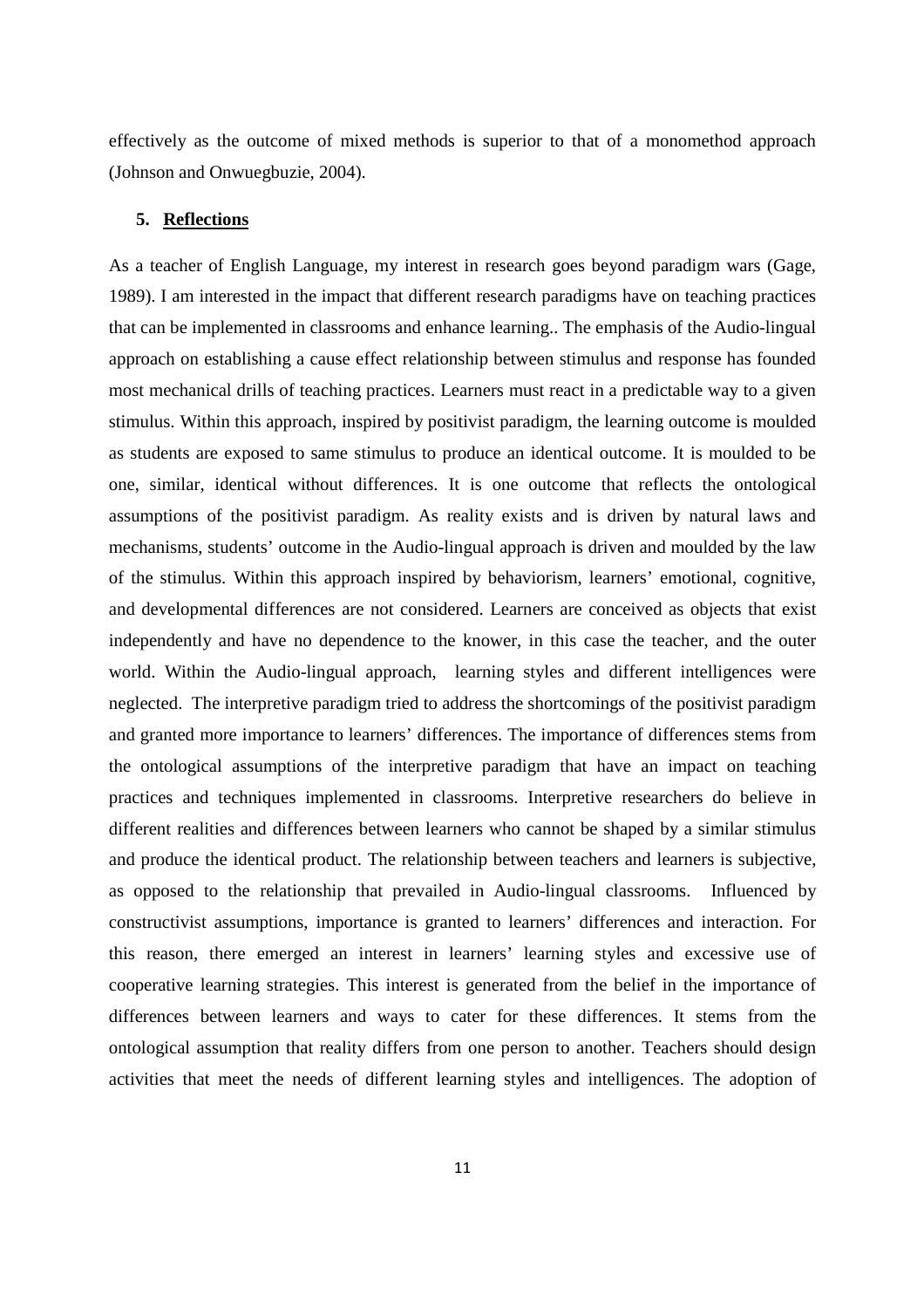cooperative learning strategies meets the needs of these learners as these strategies focus on social skills and positive interdependence.

Interaction, interdependence, and involvement seem not to satisfy critical theorists. Reality in the critical research paradigm is described within a political, cultural, historical, and economic context. Learners in a critical context need more than involvement and interaction. They need to to be conscientisised and see relationships in the classroom as problematic. To acquire this critical ability, learners should be exposed to activities that promote noticing. As learners should notice the gap between their production and an original passage for example, they should be conscious enough to notice the gap between their status quo and the equal world that they should strive for. Achieving conscientisation (Freire, 1996), in a classroom inspired by the critical paradigm, can be achieved by implementing activities that promote consciousness raising. Activities such as dictogloss, reformulation, and grammaticality judgment tasks aim at helping learners to notice the gap between their performance and the targeted output and become critical. As an English language teacher, understanding research paradigms and their impact on educational research and teaching approaches helped me to adopt an eclectic approach. An intelligent teacher should not be a salve to one research paradigm or a teaching approach. As a teacher who has been teaching for more than twenty five years, I have always adopted the techniques that meet the needs of learners, the context of instruction, and the expected learning outcomes.

# **Bibliography**

Burns, A. (2010). Action Research. In Paltridge, B. & Phakiti, A. *Continuum Companion to Research Methods in Applied Linguistics* (p.80-97). London: Continuum.

Best,J.W &Kahn,J.V.(1993). *Research in Education*,7<sup>th</sup> ed. India: Prentice Hall.

Carr, W . & Kemmis,S. (1986). *Becoming Critical*. Lewes: Falmer.

Cohen, L., manion, L., &Morrison, K. (2003). *Research Methods in Education*, 5<sup>th</sup> edition. London: Routledge.

Creswell,J.W.(2008).*Educational Research*, 3rd edition. New Jersey: Pearson

Creswel,J.W. (2009). *Research Design*. London: Sage.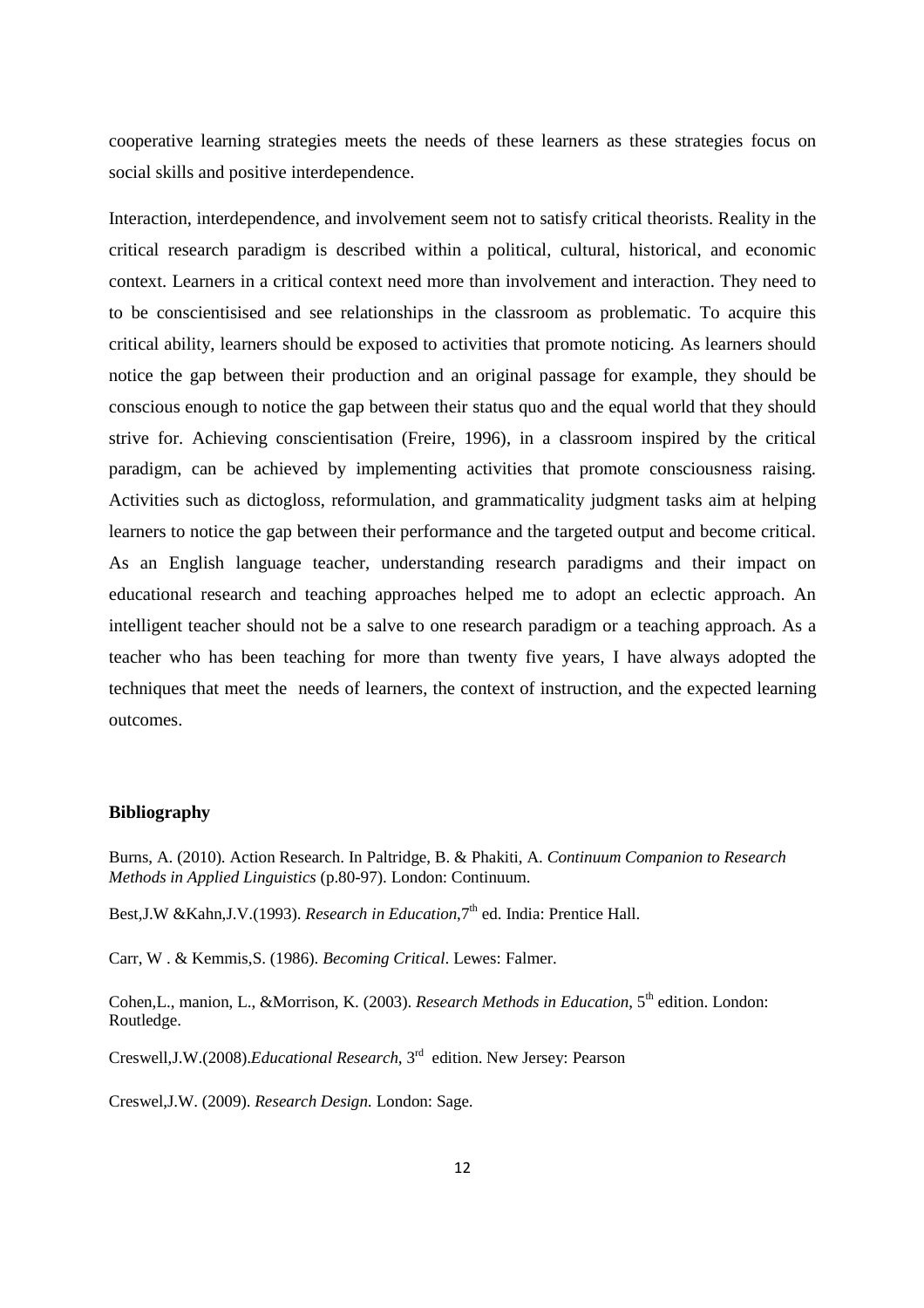Crotty, M. (1998). *The foundations of social research*. London: Sage.

Denzin,N.K.&Lincoln,Y.S.(2008). The Discipline and Practice of Qualitative Research. In Denzin,N.K.&Lincoln,Y.S.(eds), *Strategies of Qualitative Inquiry*. California: Sage.

Dornyei, Z. (2007). *Research Methods in Applied Linguistics*. Oxford: Oxford University Press.

Edge,J. & Richards,K. (1998). May I See Your Warrant Please? Justifying outcomes in qualitative research. *Applied Linguistics*, 19(3), 334-356.

Ernest, P. (1994). *An Introduction to Research Methodology and Paradigms*. RSU, School of Education: University of Exeter.

Fairclough,N., & Wodak,R. (2010). Critical Discourse Analysis in Action. in Coffin, C., & Lillis, T., & O'Halloran, K.(eds). *Applied Linguistics Methods*(pp98-111.) Uk: Routledge.

Freire, D. R (1996). *Pedagogy of the Oppressed*. New York: Continuum.

Gage,N.L.(1989). The Paradigm Wars and Their Aftermath: A Historical Sketch of Research on Teaching Since 1989. *Educational Researcher*,18(7), 4-10.

Grix, J. (2004). *The Foundations of Research*. London: Palgrave Macmillan.

Habermas, J. (1972). *Knowledge and Human Interest*. London: Heinemann.

Holliday.A., (2007). *Doing and Writing Qualitative Research*. London: Sage

Johnson, B.R., & Onwuegbuzie, A. J. (2004). Mixed methods research: a research Paradigm whose time has come. *Educational Researcher*, 33(7), 14-26.

Kumar, R., (1999). *Research Methodology*. London: Sage.

Lather,P.(1986),Issues of validity in openly ideological research: Between a Rock and a Soft Place. *Interchange*, 17(4),63-84

Lincoln , N.S., & Guba,E.G (1994). Competing Paradigms in qualitative research. In Denzin,N.K., & Lincoln,Y.S (eds). *Handbook of Qualitative Research* (pp105-117). London: Sage.

McDonough, J., & McDonough, S.(1997). *Research Methods for English Language Teachers*. London: Arnold.

Mertens, D. M. (2008). Mixed Methods and the Politics of Human Research. In Clark, V. P., & Creswell, J.W (eds). *The Mixed Methods Reader*. California: Sage.

Miles,M.B, & Huberman,A.M.(1994).*Qualitative Data Analysis*. California: Sage.

Perry,F.L(2005). *Research in Applied Linguistics*. New Jersey: Lawrence Erlbaum Associates.

Pring, R. (2000). *Philosophy of Educational Research*. London: Continuum.

Punch,K.F.(2009).*Introduction to Research Methods in Education*. London: Sage